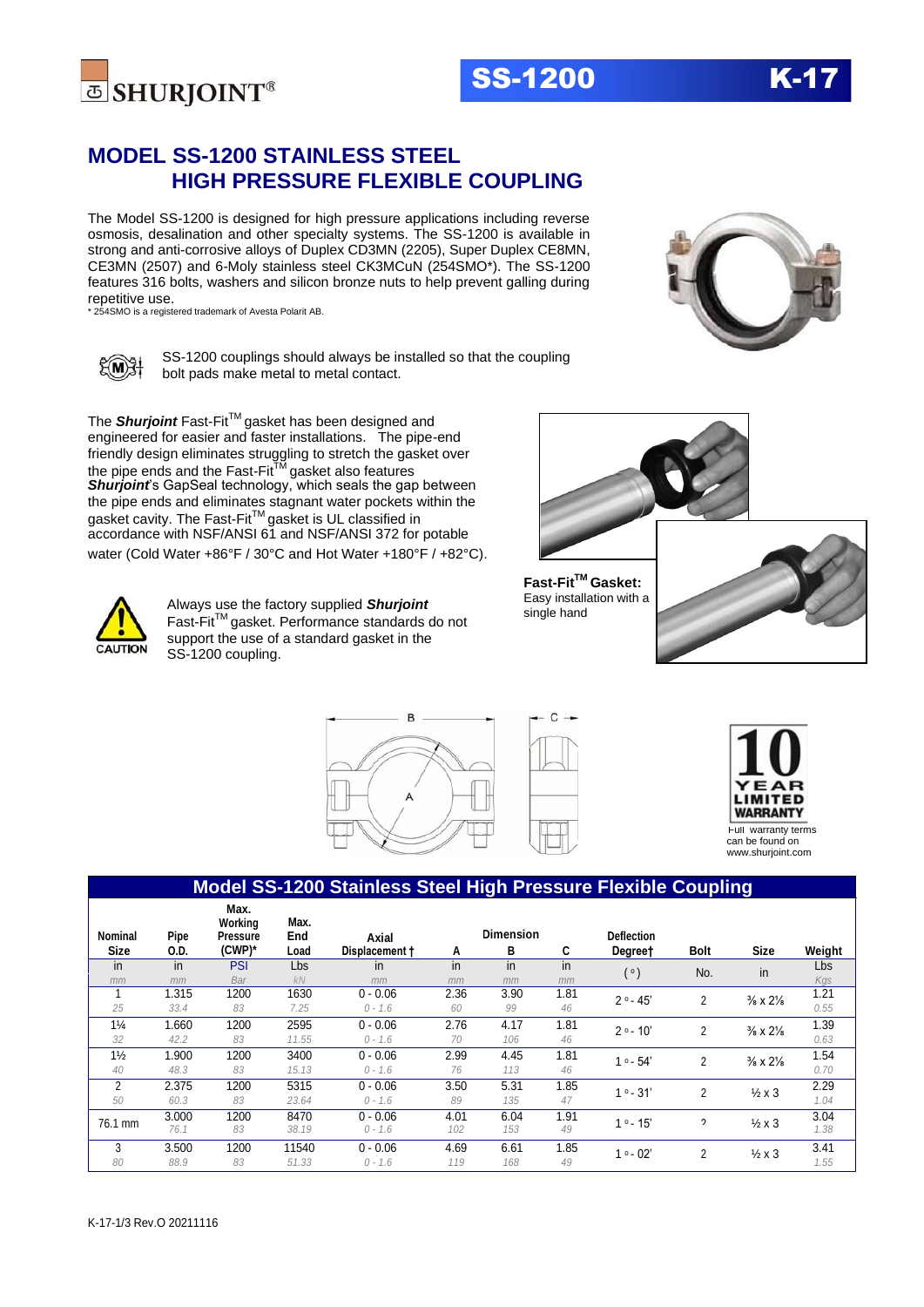

**SS-1200** 

### **Model SS-1200 Stainless Steel High Pressure Flexible Coupling**

| <b>Nominal</b><br><b>Size</b> | Pipe  | Max.<br>Working<br><b>Pressure</b><br>$(CWP)^*$ | Max.<br>End<br>Load | Axial          |       | <b>Dimension</b><br>в | C    | <b>Deflection</b> |      | <b>Size</b>                       |        |
|-------------------------------|-------|-------------------------------------------------|---------------------|----------------|-------|-----------------------|------|-------------------|------|-----------------------------------|--------|
|                               | 0.D.  |                                                 |                     | Displacement + | А     |                       |      | Degree†           | Bolt |                                   | Weight |
| in                            | in    | PSI                                             | Lbs                 | in             | in    | in                    | in   | ( o )             | No.  | in                                | Lbs    |
| mm                            | mm    | Bar                                             | KN                  | mm             | mm    | mm                    | mm   |                   |      |                                   | Kgs    |
|                               | 4.500 | 1200                                            | 19075               | $0 - 0.13$     | 5.79  | 7.80                  | 2.03 | $1° - 36'$        | ∩    | $\frac{5}{8} \times 3\frac{1}{2}$ | 4.69   |
| 100                           | 114.3 | 83                                              | 84.86               | $0 - 3.2$      | 147   | 198                   | 52   |                   |      |                                   | 2.13   |
| 6                             | 6.625 | 1200                                            | 41346               | $0 - 0.13$     | 7.95  | 10.71                 | 2.05 | $1° - 05'$        |      | $\frac{5}{8} \times 3\frac{1}{2}$ | 7.82   |
| 150                           | 168.3 | 83                                              | 183.92              | $0 - 3.2$      | 202   | 272                   | 52   |                   |      |                                   | 3.55   |
| 8                             | 8.625 | 1200                                            | 68316               | $0 - 0.13$     | 10.23 | 14.13                 | 2.44 | $0° - 50'$        | ∩    | $\frac{7}{8} \times 5\%$          | 15.55  |
| 200                           | 219.1 | 83                                              | 303.88              | $0 - 3.2$      | 260   | 359                   | 62   |                   |      |                                   | 7.06   |
|                               |       |                                                 |                     |                |       |                       |      |                   |      |                                   |        |

\* The working pressure shown is based on cut-grooved Sch. 40S or 80S pipe only.

†AllowableAxial Displacement andAngular Movement (deflection)figures are for roll grooved standard steel pipe. Values for cut grooved pipe will be double that of roll grooved.These values are maximums; for design and installation purposes these figures should be reduced by: 50% for ¾"/DN20 – 3½"/DN90; 25% for 4"/DN100 and largerto compensate for jobsite conditions.

## **Performance Data**

.

The following tables show maximum cold working pressures (CWP) of *Shurjoint* stainless steel couplings used on stainless steel pipes.

In general, it is more difficult to achieve defined groove corners on stainless steel pipe than on carbon steel pipe. Always select the correct roll set for the pipe being grooved and process grooves as defined as possible. Contact your roll-groove tool manufacturer for recommendations.

| <b>Model SS-1200 High Pressure Flexible Coupling</b> |                    |                 |  |  |  |  |  |  |  |
|------------------------------------------------------|--------------------|-----------------|--|--|--|--|--|--|--|
| Nom. Size                                            | <b>Cut-Grooved</b> |                 |  |  |  |  |  |  |  |
| in $/$ mm                                            | <b>Sch. 80S</b>    | <b>Sch. 40S</b> |  |  |  |  |  |  |  |
| $\frac{3}{4}$                                        | 1200               | 1200            |  |  |  |  |  |  |  |
| 20                                                   | 83                 | 83              |  |  |  |  |  |  |  |
| 1                                                    | 1200               | 1200            |  |  |  |  |  |  |  |
| 25                                                   | 83                 | 83              |  |  |  |  |  |  |  |
| $1\frac{1}{4}$                                       | 1200               | 1200            |  |  |  |  |  |  |  |
| 32                                                   | 83                 | 83              |  |  |  |  |  |  |  |
| $1\frac{1}{2}$                                       | 1200               | 1200            |  |  |  |  |  |  |  |
| 40                                                   | 83                 | 83              |  |  |  |  |  |  |  |
| $\overline{2}$                                       | 1200               | 1200            |  |  |  |  |  |  |  |
| 50                                                   | 83                 | 83              |  |  |  |  |  |  |  |
| $2\frac{1}{2}$                                       | 1200               | 1200            |  |  |  |  |  |  |  |
| 65                                                   | 83                 | 83              |  |  |  |  |  |  |  |
| 3                                                    | 1200               | 1200            |  |  |  |  |  |  |  |
| 80                                                   | 83                 | 83              |  |  |  |  |  |  |  |
| 4                                                    | 1200               | 1200            |  |  |  |  |  |  |  |
| 100                                                  | 83                 | 83              |  |  |  |  |  |  |  |
| 6                                                    | 1200               | 1200            |  |  |  |  |  |  |  |
| 150                                                  | 83                 | 83              |  |  |  |  |  |  |  |
| 8                                                    | 1200               | 1200            |  |  |  |  |  |  |  |
| 200                                                  | 83                 | 83              |  |  |  |  |  |  |  |

#### Unit: psi/bar

Proof test pressure: 1.5 times the listed working pressure. Burst pressure: 2 times the listed working pressure.